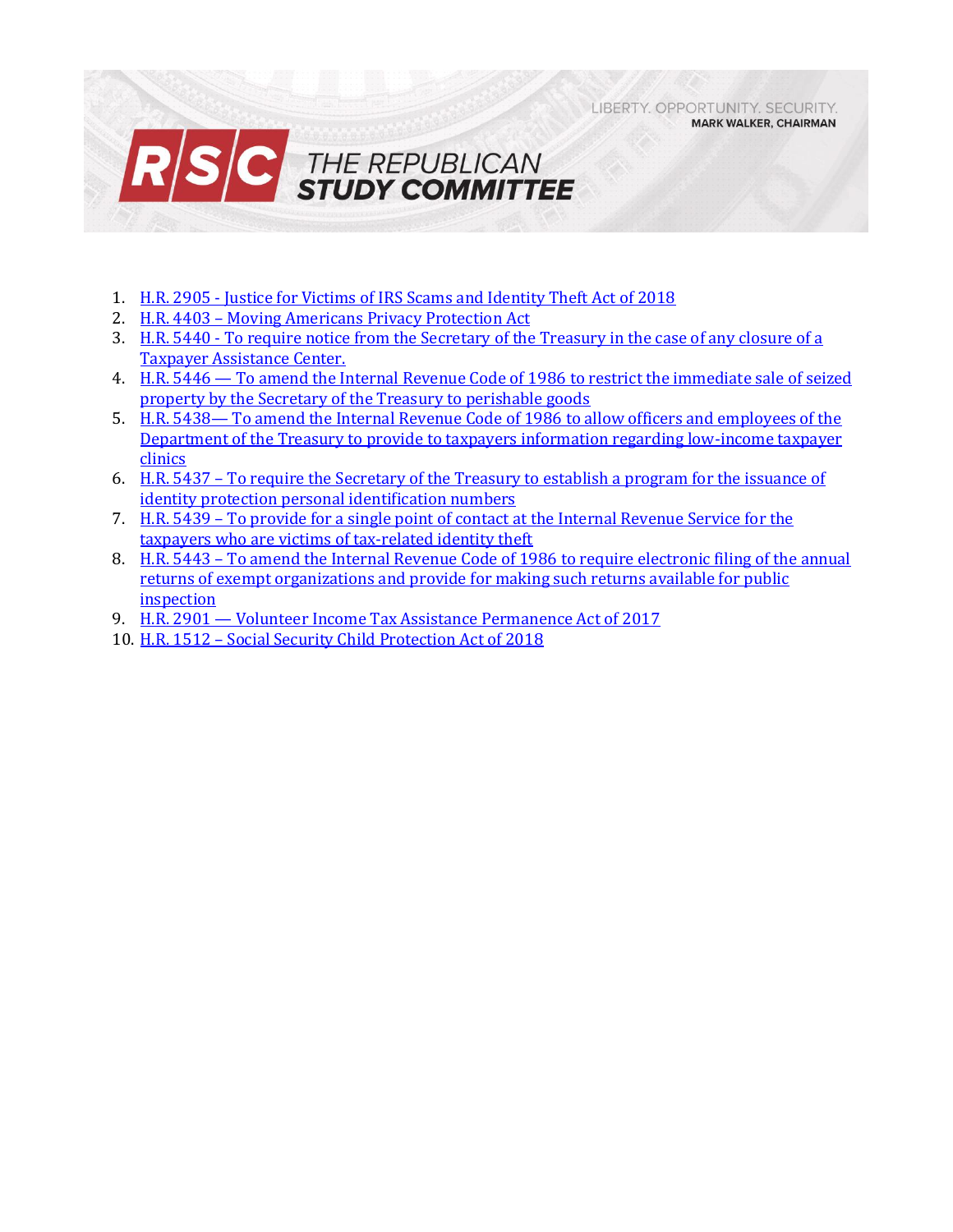# <span id="page-1-0"></span>**H.R. 2905 - Justice for Victims of IRS Scams and Identity Theft Act of 2018 (Rep. Young, R-IA)**

**CONTACT:** [Matt Dickerson,](mailto:Matthew.Dickerson@mail.house.gov) 202-226-9718

# **FLOOR SCHEDULE:**

Scheduled for consideration April 17, 2018, under a suspension of the rules, which requires a 2/3 majority for passage.

### **TOPLINE SUMMARY:**

[H.R. 2905](http://docs.house.gov/billsthisweek/20180416/HR2905.pdf) would require reports from the Department of Justice and the Treasury on prosecutions of identity fraud and identity theft.

#### **COST:**

No Congressional Budget Office (CBO) estimate is available.

Rule 28(a)(1) of the Rules of the Republican Conference prohibit measures from being scheduled for consideration under suspension of the rules without an accompanying cost estimate. Rule 28(b) provides that the cost estimate requirement may be waived by a majority of the Elected Leadership.

# **CONSERVATIVE CONCERNS:**

- **Expand the Size and Scope of the Federal Government?** No.
- **Encroach into State or Local Authority?** No.
- **Delegate Any Legislative Authority to the Executive Branch?** No.
- **Contain Earmarks/Limited Tax Benefits/Limited Tariff Benefits?** No.

# **DETAILED SUMMARY AND ANALYSIS:**

H.R. 2905 would require the Attorney General to report to Congress on prosecutions of [identity fraud](http://uscode.house.gov/view.xhtml?hl=false&edition=prelim&req=granuleid%3AUSC-prelim-title18-section1028&f=treesort&num=0&saved=%7CKHRpdGxlOjE4IHNlY3Rpb246MTAyOCBlZGl0aW9uOnByZWxpbSkgT1IgKGdyYW51bGVpZDpVU0MtcHJlbGltLXRpdGxlMTgtc2VjdGlvbjEwMjgp%7CdHJlZXNvcnQ%3D%7C%7C0%7Cfalse%7Cprelim) and [identity theft](http://uscode.house.gov/view.xhtml?hl=false&edition=prelim&req=granuleid%3AUSC-prelim-title18-section1028A&f=treesort&num=0&saved=%7CKHRpdGxlOjE4IHNlY3Rpb246MTAyOCBlZGl0aW9uOnByZWxpbSkgT1IgKGdyYW51bGVpZDpVU0MtcHJlbGltLXRpdGxlMTgtc2VjdGlvbjEwMjgp%7CdHJlZXNvcnQ%3D%7C%7C0%7Cfalse%7Cprelim) under the federal criminal code. The report must cover prosecutions over the last five years. The report also requires recommendations from the Attorney General.

The bill also requires a report from the Secretary of the treasury on efforts to assist prosecutions of identity fraud and identity theft.

#### **COMMITTEE ACTION:**

H.R. 2905 was introduced on June 15, 2017, and referred to the Committee on the Judiciary and the Committee on Ways and Means. Neither Committee took further action on the bill.

#### **ADMINISTRATION POSITION:**

No Statement of Administration Policy is available at this time.

### **CONSTITUTIONAL AUTHORITY:**

"Congress has the power to enact this legislation pursuant to the following: Article I, Section 8, Clause 18."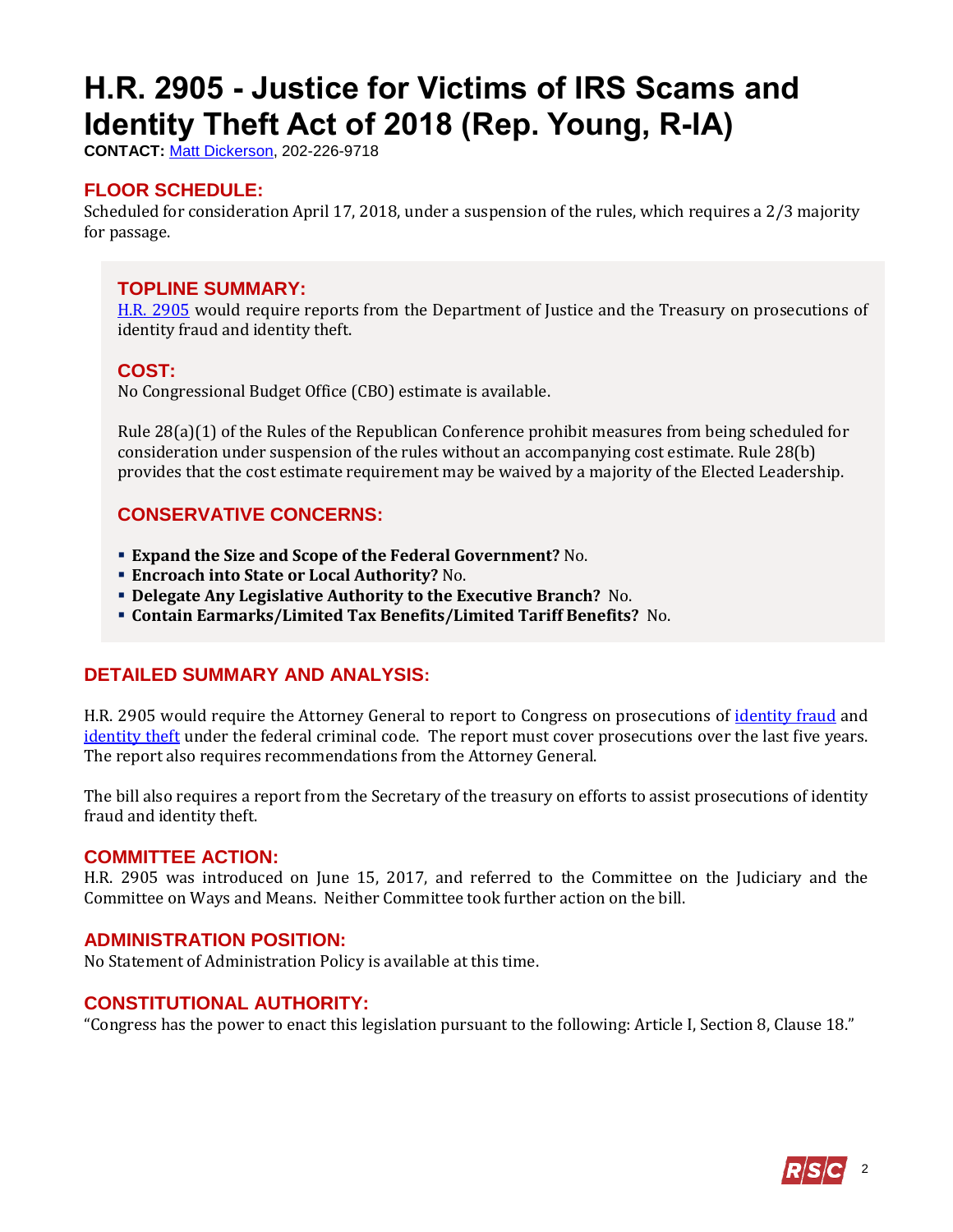# <span id="page-2-0"></span>**H.R. 4403 — Moving Americans Privacy Protection Act (Rep. Denham, R-CA)**

**CONTACT:** [Nicholas Rodman,](mailto:nicholas.rodman@mail.house.gov) 202-226-8576

# **FLOOR SCHEDULE:**

Scheduled for consideration on April 17, 2018, under suspension of the rules, which requires a 2/3 vote for passage.

### **TOPLINE SUMMARY:**

[H.R. 4403](http://docs.house.gov/billsthisweek/20180416/HR4403.pdf) would prohibit certain personal information on custom manifests from being disclosed.

#### **COST:**

No Congressional Budget Office (CBO) estimate is available.

Rule 28(a)(1) of the Rules of the Republican Conference prohibit measures from being scheduled for consideration under suspension of the rules without an accompanying cost estimate. Rule 28(b) provides that the cost estimate requirement may be waived by a majority of the Elected Leadership.

#### **CONSERVATIVE CONCERNS:**

- **Expand the Size and Scope of the Federal Government?** No.
- **Encroach into State or Local Authority?** No.
- **Delegate Any Legislative Authority to the Executive Branch?** No.
- **Contain Earmarks/Limited Tax Benefits/Limited Tariff Benefits?** No.

# **DETAILED SUMMARY AND ANALYSIS:**

H.R. 4403 would amend section  $431(c)(2)$  of the Tariff Act of 1930  $(19 \text{ U.S.C. } 1431(c)(2))$ , to prohibit certain personal information on custom manifests from being publically disclosed if the Secretary of the Treasury makes an affirmative finding on a shipment-by-shipment basis that disclosure is likely to pose a threat of personal injury or property damage, or if the information is exempt under the provisions of the Freedom of Information Act, [\(section 552\(b\)\(1\) of title 5, United States Code\)](https://www.law.cornell.edu/uscode/text/5/552). The Secretary of the Treasury would be required to ensure that any personally identifiable information, including Social Security account numbers and passport numbers, is removed from any manifest signed, produced, delivered, or electronically transmitted under this section before access to the manifest is provided to the public.

#### **COMMITTEE ACTION:**

H.R. 4403 was introduced on November 15, 2017, and was referred to the House Committee on Ways and Means. The Committee marked up and reported the bill on April 11, 2018, by a voice vote.

#### **ADMINISTRATION POSITION:**

A Statement of Administration Policy is not available.

#### **CONSTITUTIONAL AUTHORITY:**

According to the sponsor: "Congress has the power to enact this legislation pursuant to the following: Article I, Section 8, Clause 18."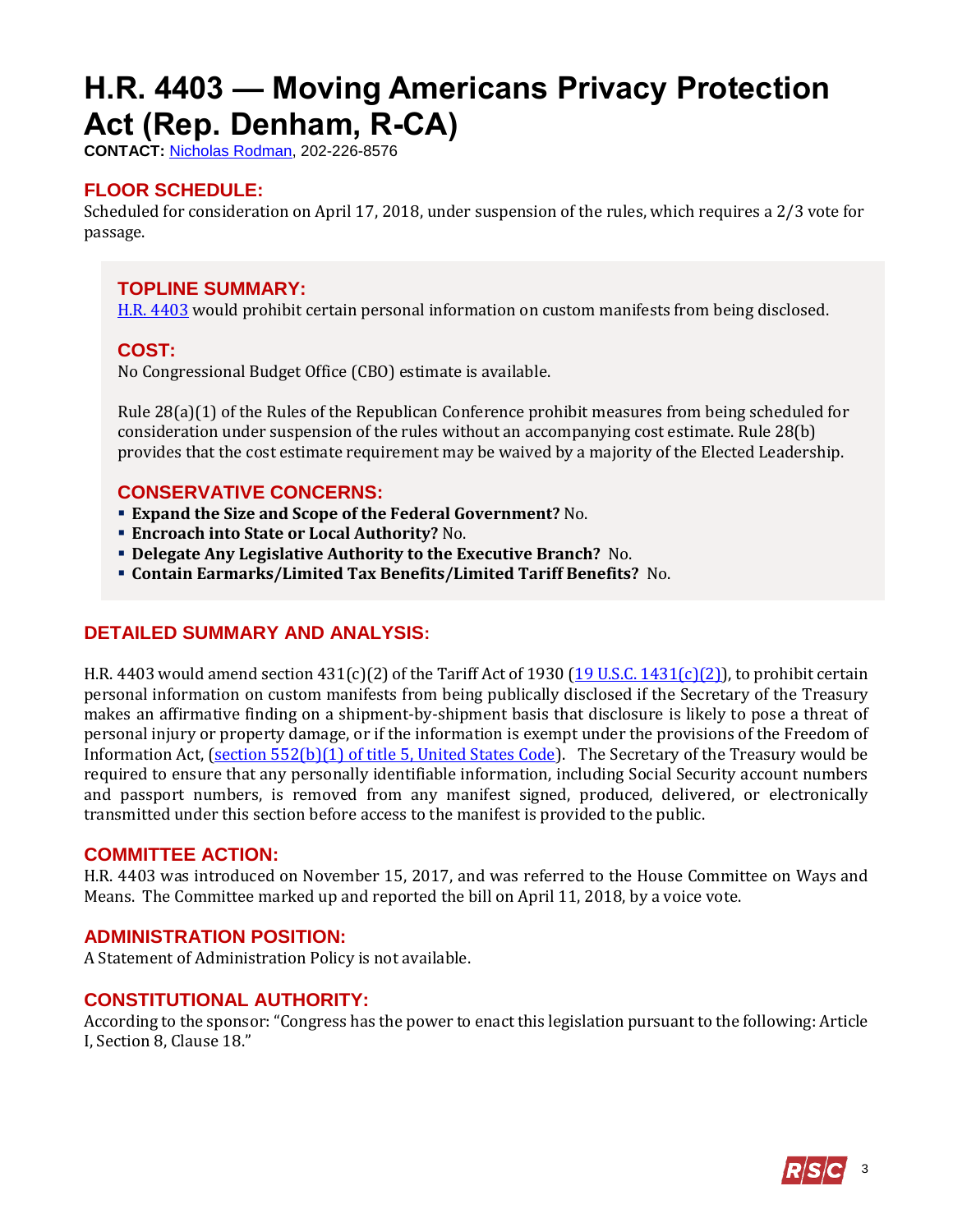# <span id="page-3-0"></span>**H.R. 5440 - To require notice from the Secretary of the Treasury in the case of any closure of a Taxpayer Assistance Center. (Rep. Handel, R-GA)**

**CONTACT:** [Matt Dickerson,](mailto:Matthew.Dickerson@mail.house.gov) 202-226-9718

#### **FLOOR SCHEDULE:**

Scheduled for consideration April 17, 2018, under a suspension of the rules, which requires a 2/3 majority for passage.

#### **TOPLINE SUMMARY:**

[H.R. 5440](http://docs.house.gov/billsthisweek/20180416/HR5440.pdf) would require notice prior to the proposed closure of a Taxpayer Assistance Center.

# **COST:**

According to the *Joint Committee on Taxation* (JCT), H.R. 5440 "is estimated to have no effect on Federal fiscal year budget receipts for the period 2018-2028."

#### **CONSERVATIVE CONCERNS:**

- **Expand the Size and Scope of the Federal Government?** No.
- **Encroach into State or Local Authority?** No.
- **Delegate Any Legislative Authority to the Executive Branch?** No.
- **Contain Earmarks/Limited Tax Benefits/Limited Tariff Benefits?** No.

#### **DETAILED SUMMARY AND ANALYSIS:**

H.R. 5440 would require the Treasury to provide a public notice identifying alternative sources of taxpayer assistance at least 90 days prior to the proposed closure of [a Taxpayer Assistance Center.](https://www.irs.gov/help/contact-your-local-irs-office)

The bill also requires a report to Congress on a proposed closure.

#### **COMMITTEE ACTION:**

H.R. 5440 was introduced on April 9, 2018, and referred to the Committee on Ways and Means. The Committee marked up and reported the bill on April 11, 2018, by a voice vote.

#### **ADMINISTRATION POSITION:**

No Statement of Administration Policy is available at this time.

#### **CONSTITUTIONAL AUTHORITY:**

"Congress has the power to enact this legislation pursuant to the following: Article I, Section 8, Clause 18."

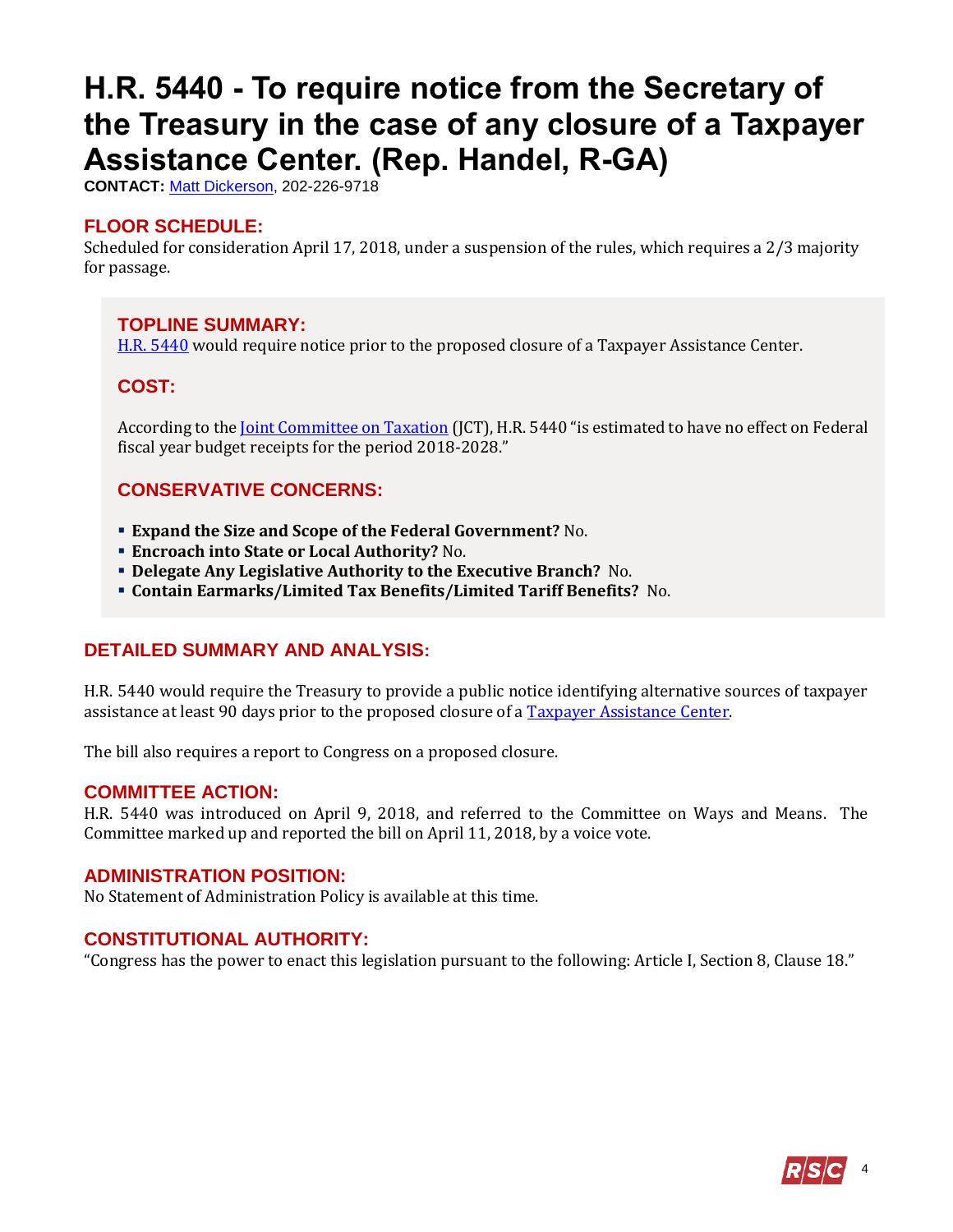# <span id="page-4-0"></span>**H.R. 5446 — To amend the Internal Revenue Code of 1986 to restrict the immediate sale of seized property by the Secretary of the Treasury to perishable goods, as amended (Rep. Ferguson, R-GA)**

**CONTACT:** Jay [Fields,](mailto:jay.fields@mail.house.gov) 202-226-9143

# **FLOOR SCHEDULE:**

Scheduled for consideration on April 17, 2018, under suspension of the rules, which requires a 2/3 vote for passage.

# **TOPLINE SUMMARY:**

H.R. [5446](http://docs.house.gov/billsthisweek/20180416/HR5446.pdf) would limit existing expedited procedures for the sale by the IRS of seized property to property that is liable to perish.

# **COST:**

According to Joint Committee on Taxation (JCT) revenue [estimate,](https://waysandmeans.house.gov/wp-content/uploads/2018/04/20180411-JCT-Description-of-H.R.-5446.pdf) the bill is estimated to have a negligible effect on Federal fiscal year budget receipts for the period 2018-2028. A Congressional Budget Office (CBO) [estimate](https://www.cbo.gov/system/files/115th-congress-2017-2018/costestimate/hr5437hr5443hr5446_0.pdf) predicts the bill would have no significant discretionary costs over the 2019-2023 period.

# **CONSERVATIVE CONCERNS:**

- **Expand the Size and Scope of the Federal Government?** No.
- **Encroach into State or Local Authority?** No.
- **Delegate Any Legislative Authority to the Executive Branch?** No.
- **Contain Earmarks/Limited Tax Benefits/Limited Tariff Benefits?** No.

# **DETAILED SUMMARY AND ANALYSIS:**

Under current law, three types of seized property can be sold by the IRS following appraisal and giving notice and an opportunity to the owner to purchase back the property or give bond.

The three types of property are property that is liable to perish, become greatly reduced in price or value by keeping, or cannot be kept without great expense.

The bill would limit the expedited sale procedure currently available to these three types of property to only property that is liable to perish.

# **COMMITTEE ACTION:**

H.R. 5446 was introduced on April 10, 2018, and was referred to the House Committee on Ways and Means. The Committee marked up and reported the bill on April 11, 2018, by a voice vote.

# **ADMINISTRATION POSITION:**

A Statement of Administration Policy is not available.

# **CONSTITUTIONAL AUTHORITY:**

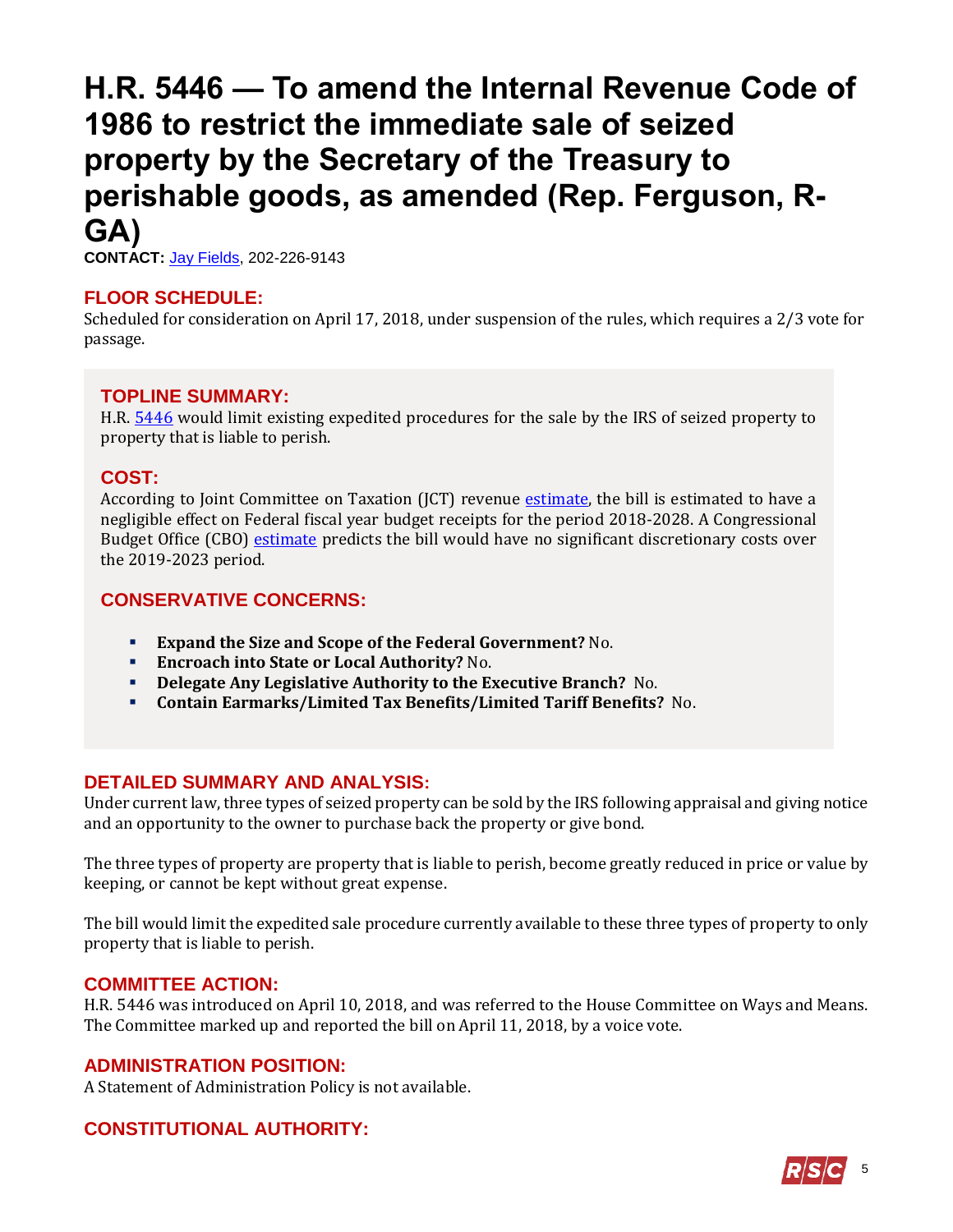"Congress has the power to enact this legislation pursuant to the following: Article I, Section 8, The Congress shall have Power to lay and collect taxes, duties, imposts and excises, to pay the debts and provide for the common defense and general welfare of the United States; but all duties, imposts and excuses shall be uniform throughout the United States."

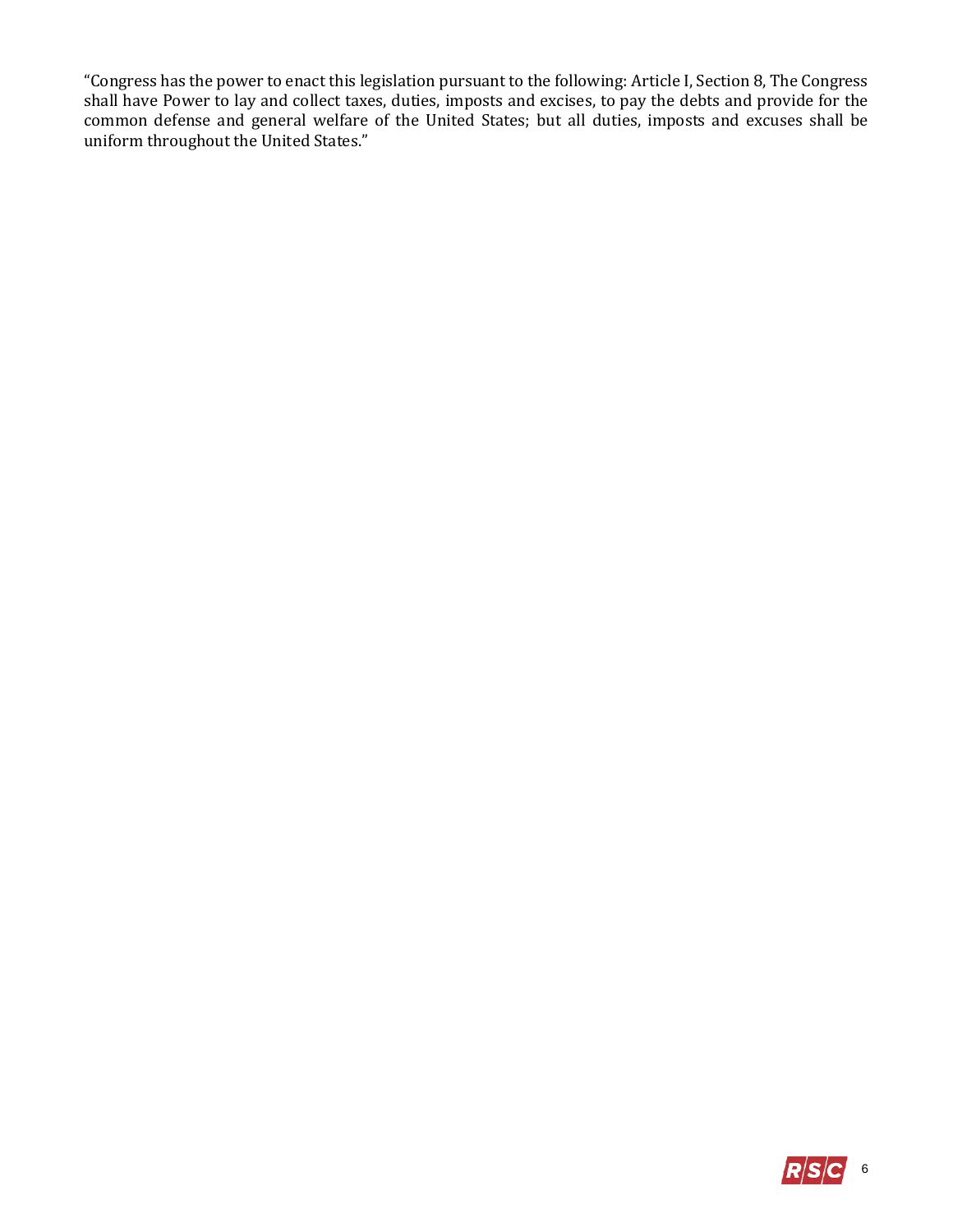# <span id="page-6-0"></span>**H.R. 5438— To amend the Internal Revenue Code of 1986 to allow officers and employees of the Department of the Treasury to provide to taxpayers information regarding low-income taxpayer clinics, as amended (Rep. Holding, R-NC)**

**CONTACT:** Jay [Fields,](mailto:jay.fields@mail.house.gov) 202-226-9143

#### **FLOOR SCHEDULE:**

Scheduled for consideration on April 17, 2018, under suspension of the rules, which requires a 2/3 vote for passage.

# **TOPLINE SUMMARY:**

[H.R. 5438](http://docs.house.gov/billsthisweek/20180416/HR5438.pdf) would allow IRS employees to advise taxpayers of the availability of, and eligibility requirements for receiving, advice and assistance from low-income taxpayer clinics. These clinics are limited to those receiving IRS grants.

#### **COST:**

According to Joint Committee on Taxation (JCT) revenue [estimate,](https://www.jct.gov/publications.html?func=startdown&id=5078) the bill is estimated to have no effect on Federal fiscal year budget receipts for the period 2018-2028. A Congressional Budget Office (CBO[\) estimate](https://www.cbo.gov/system/files/115th-congress-2017-2018/costestimate/hr4403hr5438hr5439hr5440_3.pdf) predicts implementing the bill would have no significant discretionary cost.

#### **CONSERVATIVE CONCERNS:**

- **Expand the Size and Scope of the Federal Government?** No.
- **Encroach into State or Local Authority?** No.
- **Delegate Any Legislative Authority to the Executive Branch?** No.
- **Contain Earmarks/Limited Tax Benefits/Limited Tariff Benefits?** No.

#### **DETAILED SUMMARY AND ANALYSIS:**

The bill would allow IRS employees to advise taxpayers of the availability of, and eligibility requirements for receiving, advice and assistance from low-income taxpayer clinics. These clinics are limited to those receiving IRS grants.

Under current law the IRS may make grants to provide matching funds to certain low-income taxpayer clinics that provide free or nearly free tax preparation advice and representation.

#### **COMMITTEE ACTION:**

H.R. 5438 was introduced on April 9, 2018, and was referred to the House Committee on Ways and Means. The Committee marked up and reported the bill on April 11, 2018, by a voice vote.

#### **ADMINISTRATION POSITION:**

A Statement of Administration Policy is not available.

#### **CONSTITUTIONAL AUTHORITY:**

"Congress has the power to enact this legislation pursuant to the following: Article I, Section 8, Clause 1 of the Constitution of the United States."

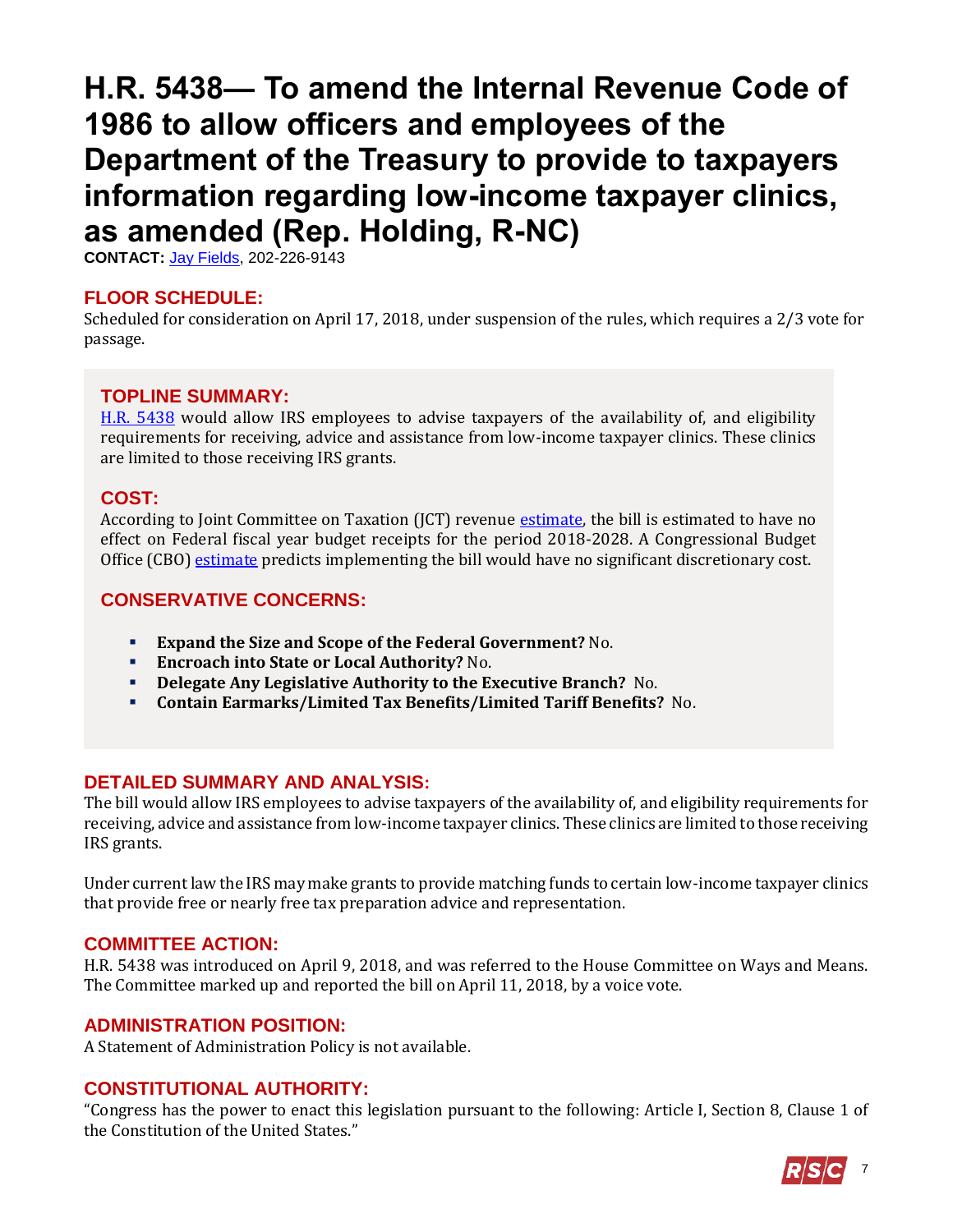# <span id="page-7-0"></span>**H.R. 5437— To require the Secretary of the Treasury to establish a program for the issuance of identity protection personal identification numbers, as amended (Rep. Paulsen, R-MN)**

**CONTACT:** Jay [Fields,](mailto:jay.fields@mail.house.gov) 202-226-9143

### **FLOOR SCHEDULE:**

Scheduled for consideration on April 17, 2018, under suspension of the rules, which requires a 2/3 vote for passage.

#### **TOPLINE SUMMARY:**

H.R. 5437 would require that the IRS issue an Identity Protection PIN (ID PIN) any individual that requests one.

#### **COST:**

According to Joint Committee on Taxation (JCT) revenue [estimate,](https://www.jct.gov/publications.html?func=startdown&id=5082) the bill is estimated to have no effect on Federal fiscal year budget receipts for the period 2018-2028. A Congressional Budget Office (CBO[\) estimate](file:///C:/Users/jfields2/Downloads/CBO_115_HR5446_2018-04-13_hr5446.pdf) predicts implementing the bill would have no significant discretionary cost.

#### **CONSERVATIVE CONCERNS:**

- **Expand the Size and Scope of the Federal Government?** No.
- **Encroach into State or Local Authority?** No.
- **Delegate Any Legislative Authority to the Executive Branch?** No.
- **Contain Earmarks/Limited Tax Benefits/Limited Tariff Benefits?** No.

# **DETAILED SUMMARY AND ANALYSIS:**

Under current law, the IRS is authorized to issue an Identity Protection PIN (ID PIN) to individuals that have been victims of identity theft as well as individuals that are residents of Florida, Georgia, and the District of Columbia. According to the IRS, "an IP PIN is a six-digit number assigned to eligible taxpayers that helps prevent the misuse of their Social Security number on fraudulent federal income tax returns."

The bill would expand the ID PIN program so that the IRS would have to issue a PIN to any individual that requests one. The IRS would have to do so within five years.

#### **COMMITTEE ACTION:**

H.R. 5437 was introduced on April 9, 2018, and was referred to the House Committee on Ways and Means. The Committee marked up and reported the bill on April 11, 2018, by a voice vote.

#### **ADMINISTRATION POSITION:**

A Statement of Administration Policy is not available.

#### **CONSTITUTIONAL AUTHORITY:**

"Congress has the power to enact this legislation pursuant to the following: Article 1, Section 8 of the United States Constitution."

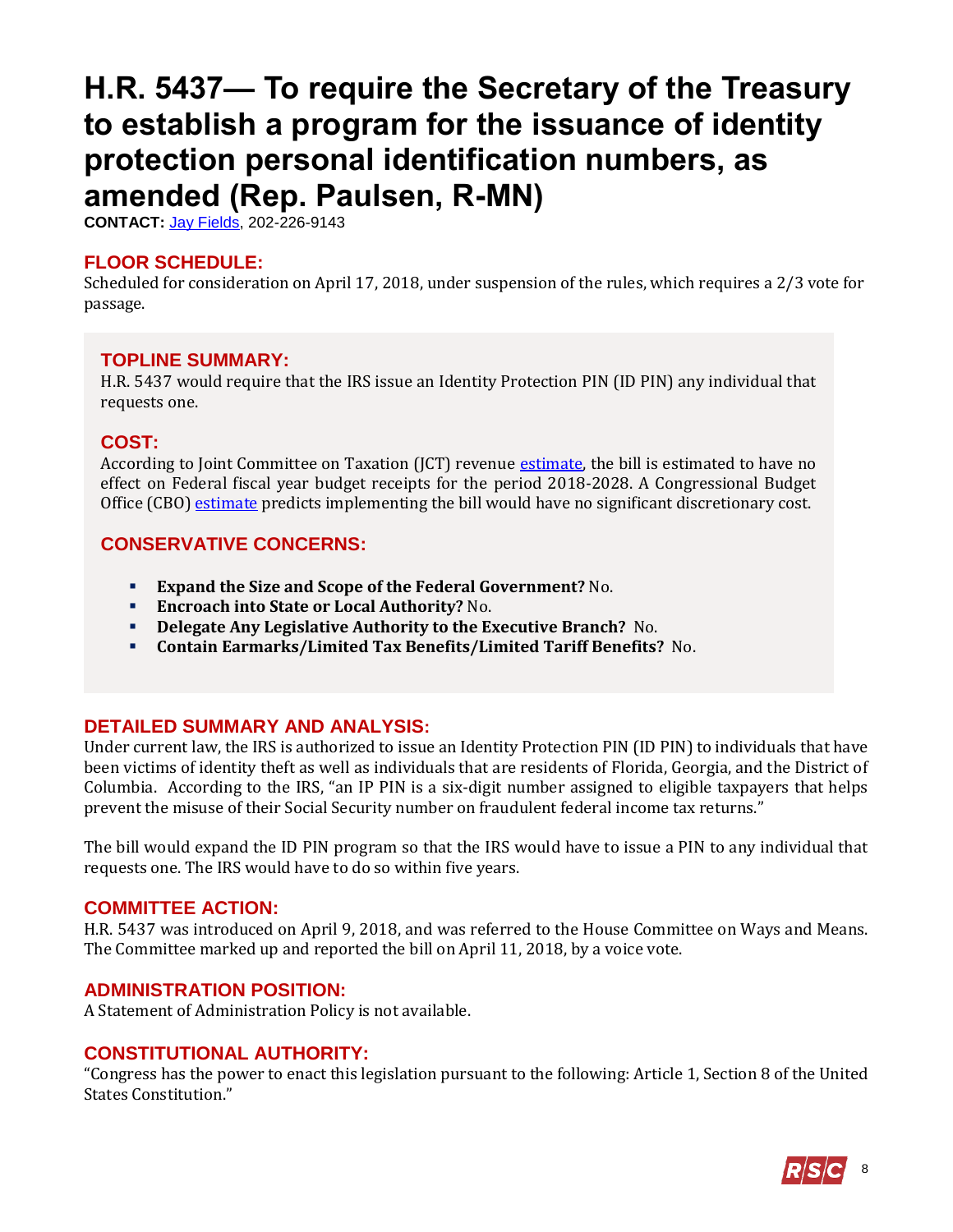# <span id="page-8-0"></span>**H.R. 5439 — To provide for a single point of contact at the Internal Revenue Service for the taxpayers who are victims of tax-related identity theft, as amended (Rep. Renacci, R-OH)**

**CONTACT:** Jay [Fields,](mailto:jay.fields@mail.house.gov) 202-226-9143

#### **FLOOR SCHEDULE:**

Scheduled for consideration on April 17, 2018, under suspension of the rules, which requires a 2/3 vote for passage.

#### **TOPLINE SUMMARY:**

[H.R. 5439](http://docs.house.gov/billsthisweek/20180416/HR5439.pdf) would direct the IRS to establish a single point of contact within the IRS to administer taxpayer cases in which a return was delayed due to identity fraud.

#### **COST:**

According to Joint Committee on Taxation (JCT) revenue [estimate,](https://www.jct.gov/publications.html?func=startdown&id=5084) the bill is estimated to have no effect on Federal fiscal year budget receipts for the period 2018-2028. A Congressional Budget Office (CBO[\) estimate](https://www.cbo.gov/system/files/115th-congress-2017-2018/costestimate/hr4403hr5438hr5439hr5440_3.pdf) predicts implementing the bill would have no significant discretionary cost.

#### **CONSERVATIVE CONCERNS:**

- **Expand the Size and Scope of the Federal Government?** No.
- **Encroach into State or Local Authority?** No.
- **Delegate Any Legislative Authority to the Executive Branch?** No.
- **Contain Earmarks/Limited Tax Benefits/Limited Tariff Benefits?** No.

# **DETAILED SUMMARY AND ANALYSIS:**

The bill would direct the IRS to implement procedures to create a single point of contact at the Internal Revenue Service throughout the processing of the taxpayer's case to completion for taxpayers whose returns have been delayed or otherwise adversely affected due to identity theft.

Under the bill a single point of contact shall consist of a team or subset of specially trained employees who have the ability to resolve the taxpayer's case.

#### **COMMITTEE ACTION:**

H.R. 5439 was introduced on April 9, 2018, and was referred to the House Committee on Ways and Means. The Committee marked up and reported the bill on April 11, 2018, by a voice vote.

#### **ADMINISTRATION POSITION:**

A Statement of Administration Policy is not available.

# **CONSTITUTIONAL AUTHORITY:**

"Congress has the power to enact this legislation pursuant to the following: The Congress shall have Power To lay and collect Taxes, Duties, Imposts and Excises, to pay the Debts and provide for the common Defence and general Welfare of the United States; but all Duties, Imposts and Excises shall be uniform throughout the United States. Article 1, Section 8, Clause 18: To make all Laws which shall be necessary and proper for

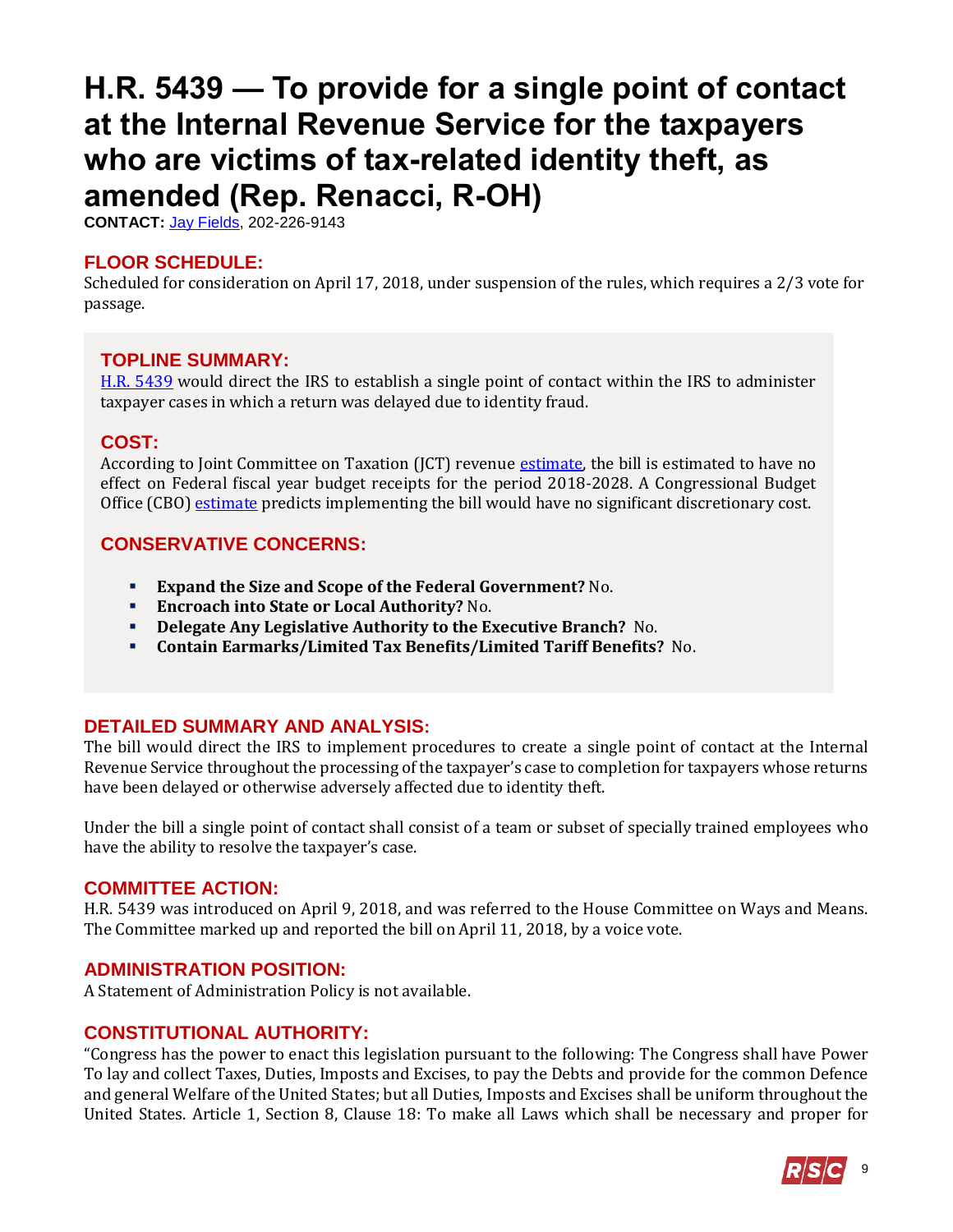carrying into Execution the foregoing Powers, and all other Powers vested by this Constitution in the Government of the United States, or in any Department or Officer thereof."

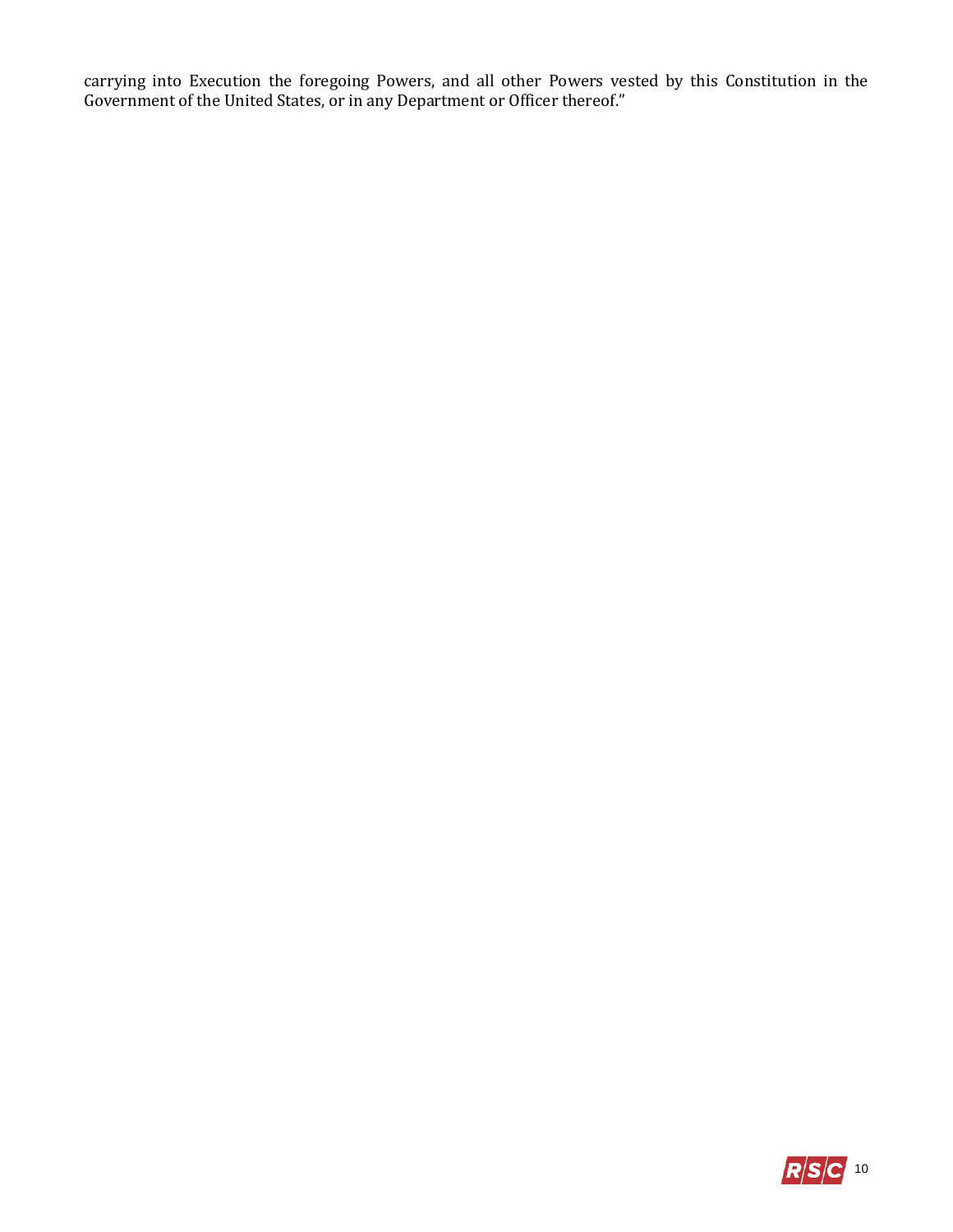# <span id="page-10-0"></span>**H.R. 5443 — To amend the Internal Revenue Code of 1986 to require electronic filing of the annual returns of exempt organizations and provide for making such returns available for public inspection, as amended (Rep. Kelly, R-PA)**

**CONTACT:** Jay [Fields,](mailto:jay.fields@mail.house.gov) 202-226-9143

#### **FLOOR SCHEDULE:**

Scheduled for consideration on April 17, 2018, under suspension of the rules, which requires a 2/3 vote for passage.

# **TOPLINE SUMMARY:**

[H.R. 5443](http://docs.house.gov/billsthisweek/20180416/HR5443.pdf) would expand current online filing requirement for tax-exempt organizations so that all tax-exempt organizations have to file online.

#### **COST:**

According to Joint Committee on Taxation (JCT) revenue [estimate,](https://www.jct.gov/publications.html?func=startdown&id=5086) the bill is estimated to have no effect on Federal fiscal year budget receipts for the period 2018-2028. A Congressional Budget Office (CBO) [estimate](https://www.cbo.gov/system/files/115th-congress-2017-2018/costestimate/hr5437hr5443hr5446_2.pdf) predicts implementing H.R. 5443 would reduce spending that is subject to appropriation by less than \$10 million over the 2019-2023 period because more returns would be filed electronically.

#### **CONSERVATIVE CONCERNS:**

- **Expand the Size and Scope of the Federal Government?** No.
- **Encroach into State or Local Authority?** No.
- **Delegate Any Legislative Authority to the Executive Branch?** No.
- **Contain Earmarks/Limited Tax Benefits/Limited Tariff Benefits?** No.

# **DETAILED SUMMARY AND ANALYSIS:**

Under current law, tax-exempt corporations with assets that are in excess of \$10 million and that file over 250 returns in a year, must file their annual information returns online. Private foundations and charitable trusts, regardless of asset size, that file at least 250 returns during a calendar year are required to file electronically. Additionally, private foundations and charitable trusts, regardless of asset size, that file at least 250 returns have to electronically file as well as tax-exempt organizations with gross receipts of less than \$50,000.

The bill would expand the online filing requirement so that all tax-exempt organizations have to file online. The bill would also direct the IRS to make the information provided on the forms available to the public in a machine-readable form.

#### **COMMITTEE ACTION:**

H.R. 5443 was introduced on April 9, 2018, and was referred to the House Committee on Ways and Means. The Committee marked up and reported the bill on April 11, 2018, by a voice vote.

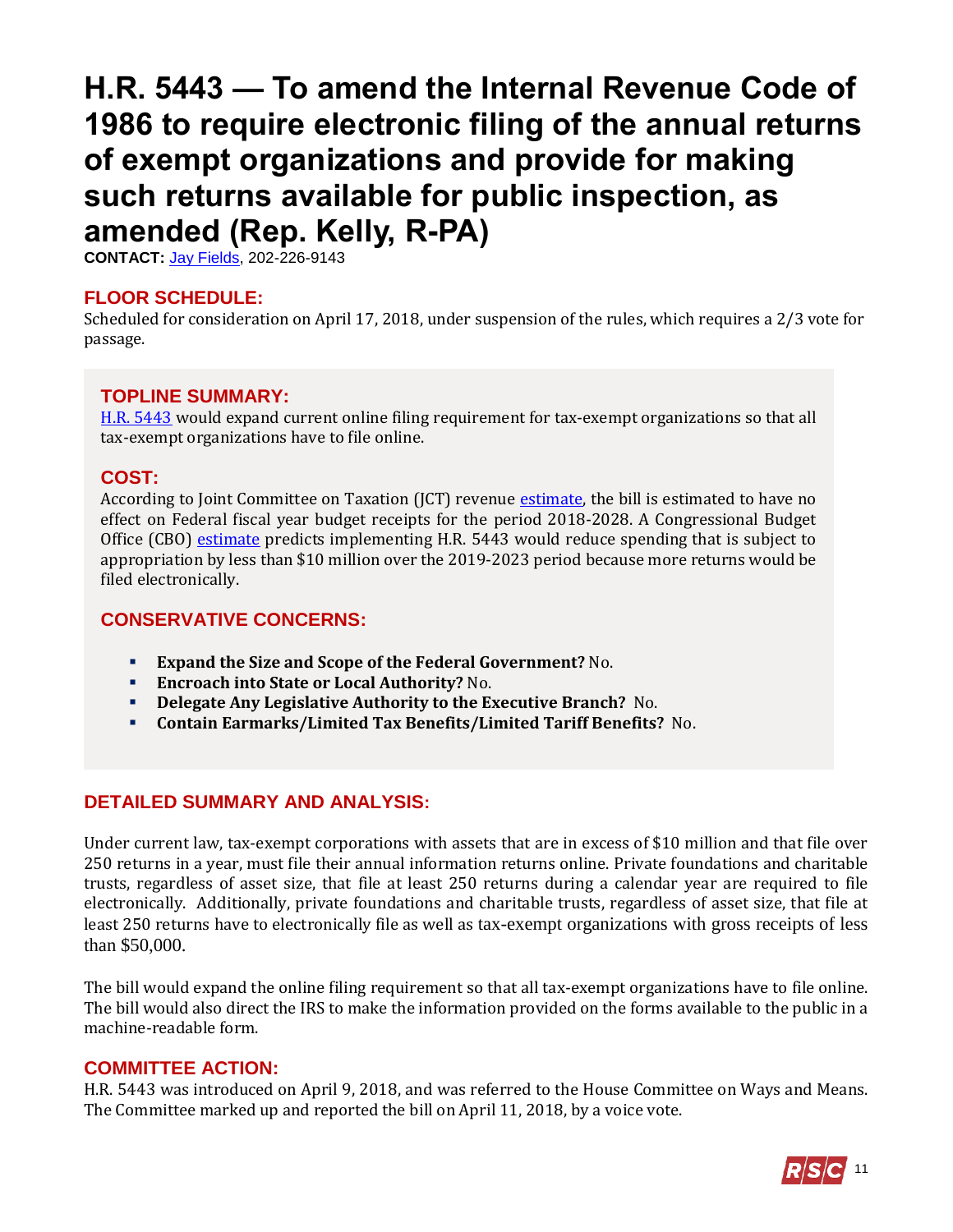# **ADMINISTRATION POSITION:**

A Statement of Administration Policy is not available.

# **CONSTITUTIONAL AUTHORITY:**

"Congress has the power to enact this legislation pursuant to the following: The Congress enacts this bill pursuant to Article I Section 8 of the United States Constitution."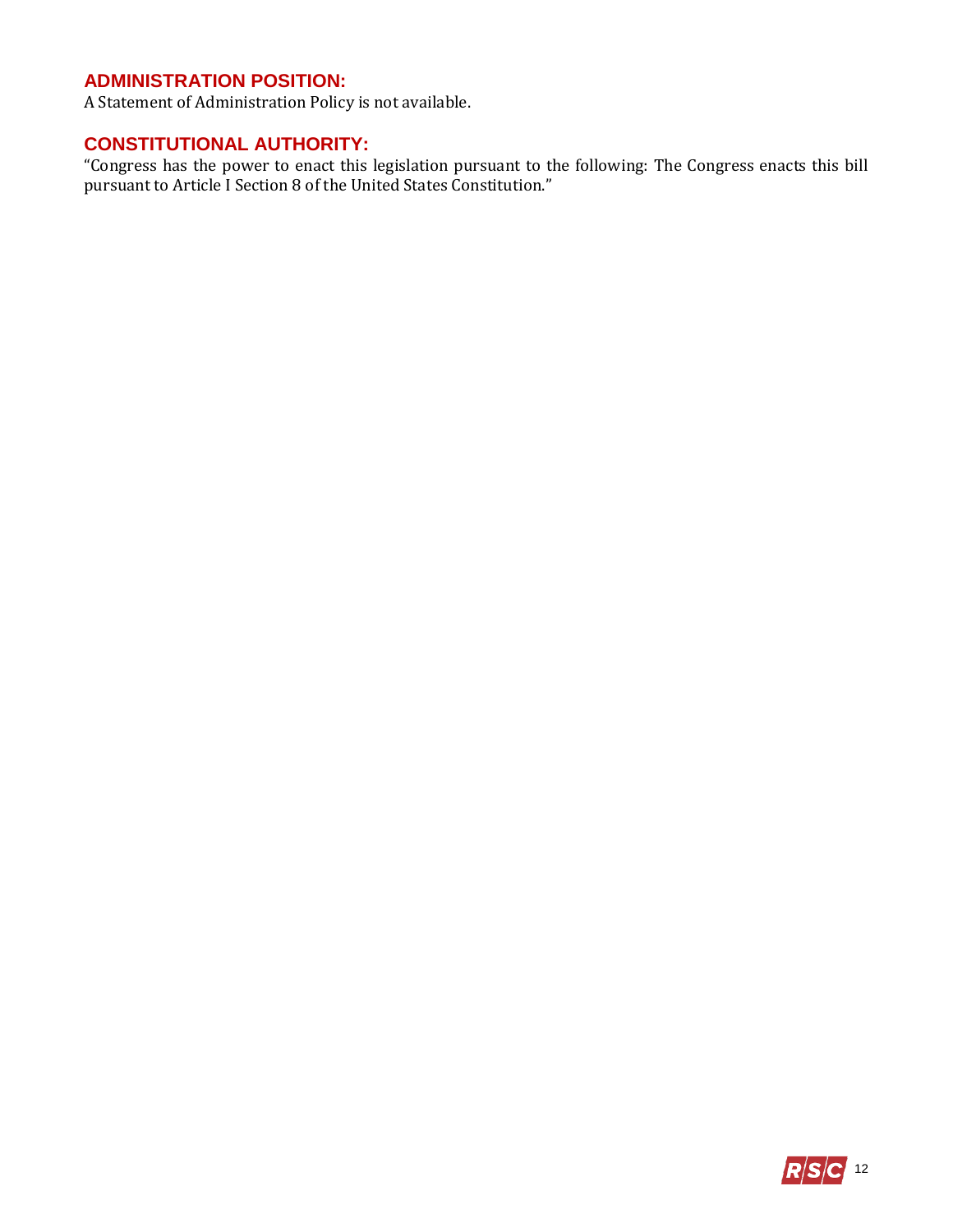# <span id="page-12-0"></span>**H.R. 2901 — Volunteer Income Tax Assistance Permanence Act of 2017 (Rep. Curbelo, R-FL)**

**CONTACT:** Jay [Fields,](mailto:jay.fields@mail.house.gov) 202-226-9143

# **FLOOR SCHEDULE:**

Scheduled for consideration on April 17, 2018, under suspension of the rules, which requires a 2/3 vote for passage.

### **TOPLINE SUMMARY:**

[H.R. 2901](http://docs.house.gov/billsthisweek/20180416/HR2901.pdf) would codify the Volunteer Income Tax Assistance (VITA) program that assists lowincome and "underserved" taxpayers in preparing tax returns.

#### **COST:**

According to <u>Joint Committee on Taxation</u> (JCT) revenue estimate, the bill is estimated to have no effect on Federal fiscal year budget receipts for the period 2018-2028. A Congressional Budget Office (CBO) [estimate](https://www.cbo.gov/system/files/115th-congress-2017-2018/costestimate/hr2901.pdf) predicts implementing H.R. 2901 would cost \$150 million over the 2019- 2023 period.

#### **CONSERVATIVE CONCERNS:**

Conservatives may be concerned that the bill's permanent authorization of appropriations is at a level twice as high as the appropriation in the recently passed FY 2018 Omnibus.

Some may be concerned the bill fails to include a sunset date for the authorization of funds, in violation o[f Rule 28\(a\)\(4\) of the House Republican Conference for the 115th Congress](https://www.gop.gov/115th-rules/) and the [Majority Leader's Sunset Requirement](https://www.majorityleader.gov/protocols/) Floor Protocol.

Some conservatives may be concerned the bill increases the authorized level for appropriation without a corresponding reduction in authorization, in violation of Rule  $28(a)(5)$  of the House [Republican Conference for the 115th Congress](https://www.gop.gov/115th-rules/) and the Majority Leader's Cut[-Go for Discretionary](https://www.majorityleader.gov/protocols/)  [Authorizations Floor Protocol.](https://www.majorityleader.gov/protocols/)

Some conservatives may be concerned that because the Congress just passed and President Trump signed into law **Fair and Simple tax reform that** has "made filing taxes so easy that you can use a form as simple as a postcard," it makes little sense to spend millions of taxpayer dollars on a grant program to that was designed to assist people prepare their tax returns under the old unfair tax code. Some conservatives may be concerned that by codifying this program now, House Republicans are sending the message that the new tax code will not be so Fair and Simple.

- **Expand the Size and Scope of the Federal Government?** The bill would authorize grants for a program currently receiving unauthorized appropriations.
- **Encroach into State or Local Authority?** No.
- **Delegate Any Legislative Authority to the Executive Branch?** The bill would require the Secretary of the Treasury to "not allocate more than \$30,000,000 per fiscal year (exclusive of costs of administering the program)" to VITA grants, unless a different amount is specified in an appropriations bill.
- **Contain Earmarks/Limited Tax Benefits/Limited Tariff Benefits?** No.

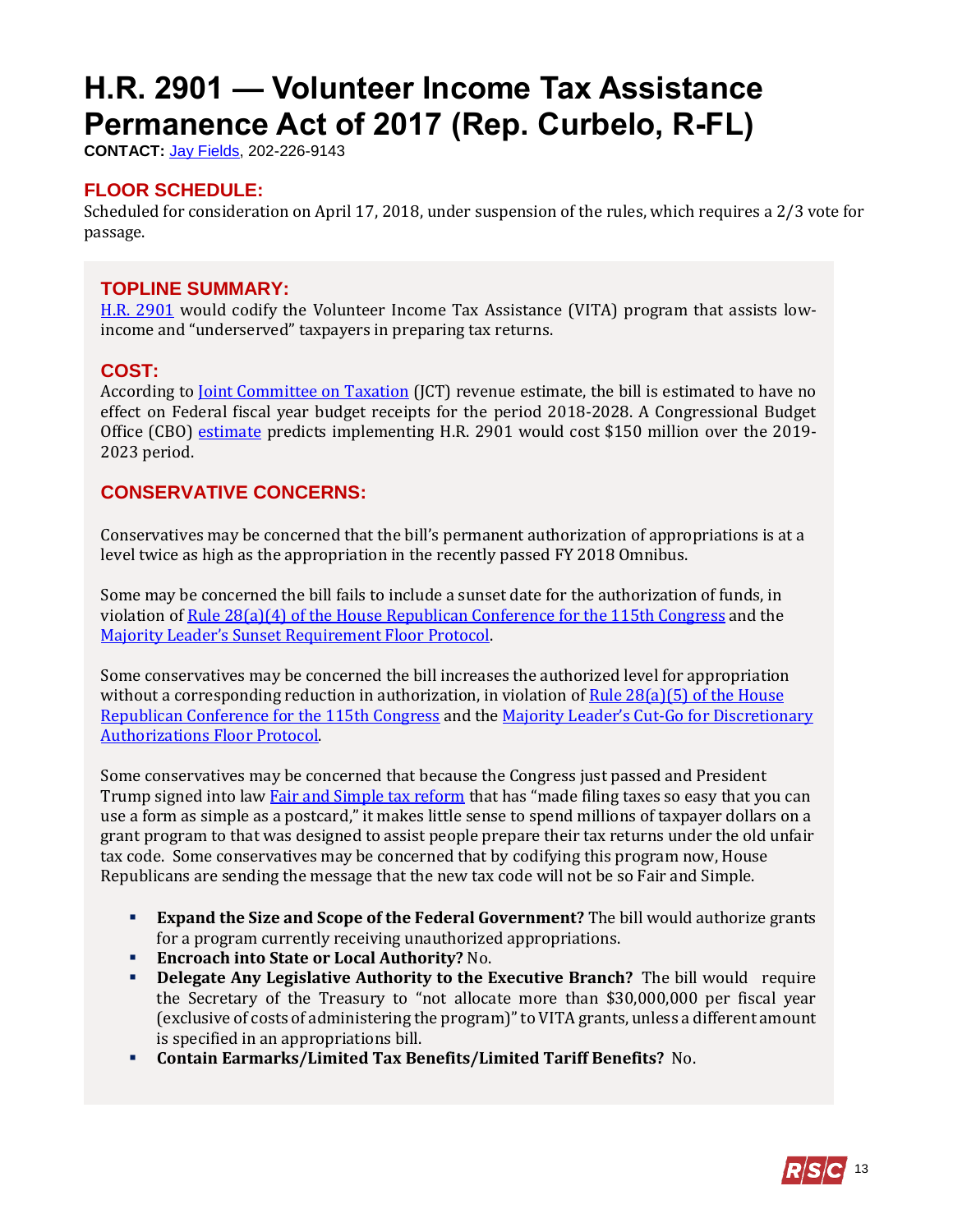### **DETAILED SUMMARY AND ANALYSIS:**

The [Volunteer Income Tax Assistance \(VITA\)](https://www.irs.gov/individuals/free-tax-return-preparation-for-you-by-volunteers) program "offers free tax help to people who generally make \$54,000 or less, persons with disabilities and limited English speaking taxpayers who need assistance in preparing their own tax returns."

The program is not authorized by law, yet continues to receive appropriations. The [FY 2018 Omnibus](https://gallery.mailchimp.com/d4254037a343b683d142111e0/files/908b7457-a446-4f3c-9d54-bfd950708ae8/RSC_Legislative_Bulletin_FY_2018_Omnibus_March_22_2018.pdf) appropriated "[not less than](https://www.congress.gov/115/bills/hr1625/BILLS-115hr1625enr.pdf#page=193)" \$15 million to be available until September 30, 2019, for matching [VITA grants.](https://www.irs.gov/individuals/irs-vita-grant-program)

H.R. 2901 would permanently codify the VITA program.

The bill would require the establishment of a Community Volunteer Income Tax Assistance Matching Grant Program to make matching grants for tax return preparation programs to assist low-income and "underserved" taxpayers.

The bill would require the Secretary of the Treasury to "not allocate more than \$30,000,000 per fiscal year (exclusive of costs of administering the program)" to VITA grants, unless a different amount is specified in an appropriations bill.

The bill defines "underserved" as including: persons with disabilities, persons with limited English proficiency, Native Americans, individuals living in rural areas, members of the Armed Forces and their spouses, and the elderly. In 2018, the threshold to be a "low-income" taxpayer would be \$54,884.

Eligible grantees include institutions of higher education; non-profits; local governments; Indian Tribes; state, local, regional, and national coalitions; and state agencies or Cooperative Extension service providers if no other eligible organizations are available to assist the eligible populations.

The bill would require the grantee to match dollar for dollar the grants provided for the program, including the costs of salary, equipment, and other expense.

The bill would authorize multi-year grants for up to three years.

The bill would require the Treasury to conduct site visits to ensure program adherence at least every five years.

The bill would require the Secretary of the Treasury to "promote tax preparation through qualified return preparation programs through the use of mass communications and other means." The bill would allow the Secretary to provide information to taxpayers about preparers receiving grants under the program.

#### **COMMITTEE ACTION:**

H.R. 2901 was introduced on June 15, 2017, and was referred to the House Committee on Ways and Means. The Committee marked up and reported the bill on April 11, 2018, by voice vote.

#### **ADMINISTRATION POSITION:**

A Statement of Administration Policy is not available.

#### **CONSTITUTIONAL AUTHORITY:**

"Congress has the power to enact this legislation pursuant to the following: Article I, Section 8, Clause 18, which states that ``The Congress shall have power to make all laws which shall be necessary and proper for carrying into execution the foregoing powers, and all other powers vested by the Constitution in the government of the United States, or in any Department or Officer thereof.''"

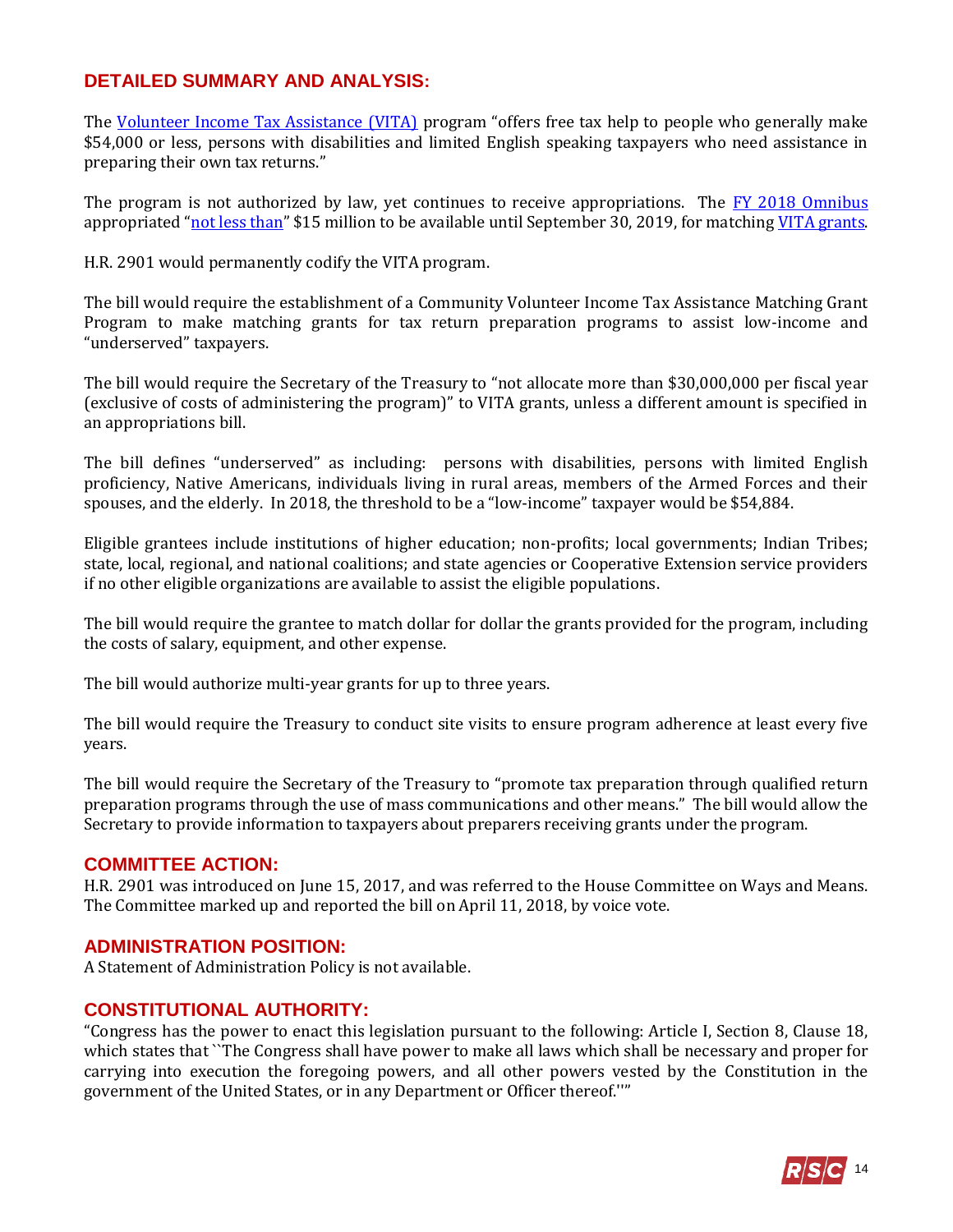# <span id="page-14-0"></span>**H.R. 1512 — Social Security Child Protection Act of 2018 (Rep. Marchant, R-TX)**

**CONTACT:** [Matt Dickerson,](mailto:Matthew.Dickerson@mail.house.gov) 202-226-9718

# **FLOOR SCHEDULE:**

Scheduled for consideration on April 17, 2018, under suspension of the rules, which requires a 2/3 vote for passage.

### **TOPLINE SUMMARY:**

[H.R. 1512](http://docs.house.gov/billsthisweek/20180416/HR1512.pdf) would require the Social Security Administration (SSA) to reissue a Social Security number to a child under the age of 14 whose card is stolen during transmission of the card to the child.

#### **COST:**

The [Congressional Budget Office](https://www.cbo.gov/system/files/115th-congress-2017-2018/costestimate/hr1512.pdf) (CBO) estimates "the costs of implementing the bill would be less than \$500,000 each year; such spending would be subject to the availability of appropriated funds."

# **CONSERVATIVE CONCERNS:**

- **Expand the Size and Scope of the Federal Government?** No.
- **Encroach into State or Local Authority?** No.
- **Delegate Any Legislative Authority to the Executive Branch?** No.
- **Contain Earmarks/Limited Tax Benefits/Limited Tariff Benefits?** No.

# **DETAILED SUMMARY AND ANALYSIS:**

H.R. 1512 would require the Social Security Administration (SSA) to reissue a Social Security number to a child under the age of 14 when the SSA Commissioner determines that the child's Social Security card is stolen during transmission of the card.

The requirement would be effective 180 days after enactment.

#### **COMMITTEE ACTION:**

H.R. 1512 was introduced on March 13, 2017, and was referred to the House Committee on Ways and Means. The Committee marked up and reported the bill on April 11, 2018, by voice vote.

#### **ADMINISTRATION POSITION:**

A Statement of Administration Policy is not available.

### **CONSTITUTIONAL AUTHORITY:**

"Congress has the power to enact this legislation pursuant to the following: This bill is enacted pursuant to the power granted to Congress under Article I, Section 8, Clause 1, related to providing for the general welfare. AND; Enacted under the authority provided in Article I, Section 8, related to Congress' ability to ``(carry) into execution the foregoing powers.''"